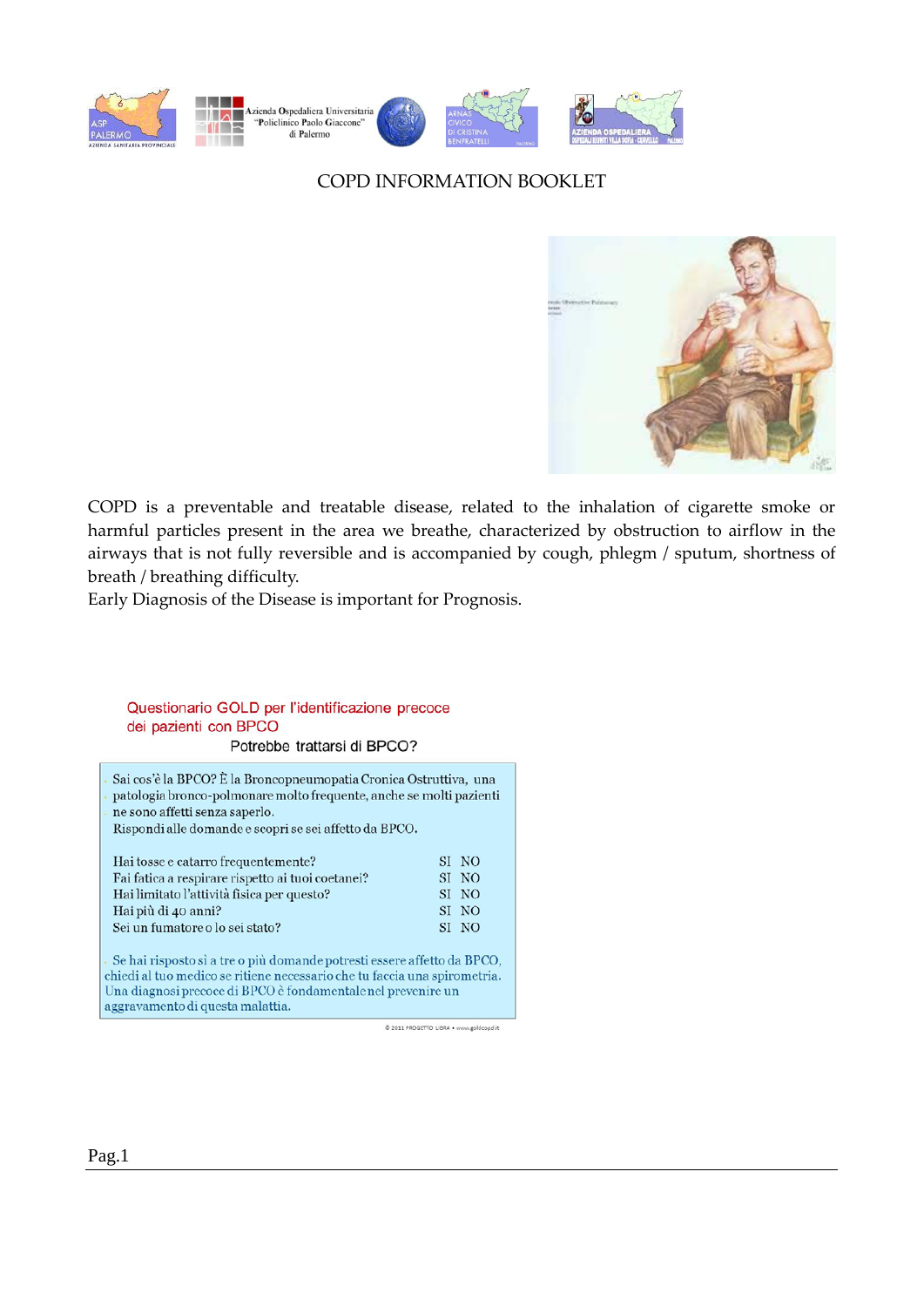The Main Risk Factors for COPD are: Cigarette Smoking Occupational Exposure to irritants for the airways. Air Pollution.







Figure 1 Now you see it



Figure 2 Now you don't

## Pag.2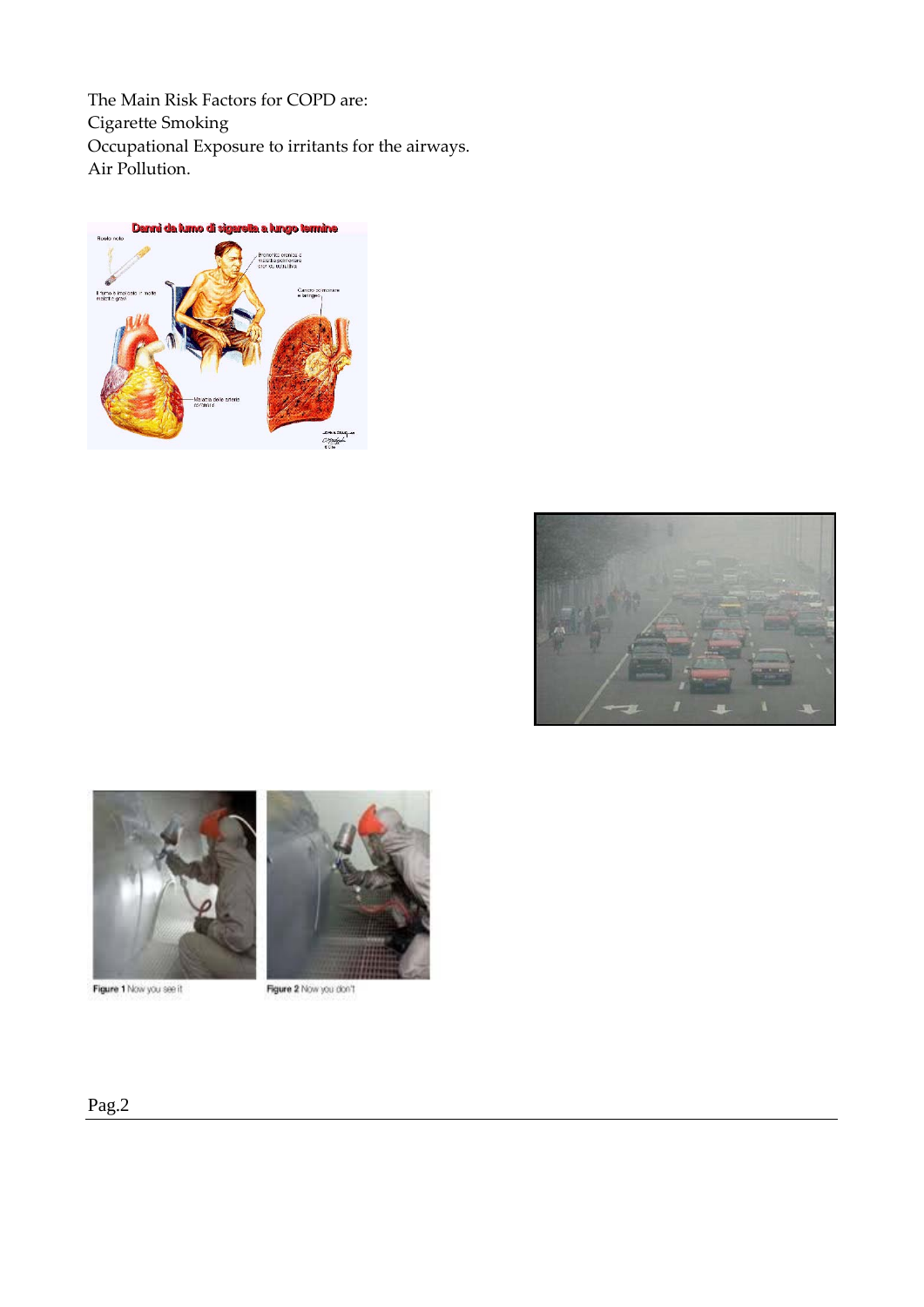To Diagnose COPD, it is necessary to:

Identify the symptoms: cough, sputum, dyspnea.

Perform a Spirometry with Bronchodilatation test, in order to measure airflow obstruction in the airways and define the incomplete reversibility after taking bronchodilators by inhalation.

The spirometry test is necessary for the correct diagnosis of COPD.

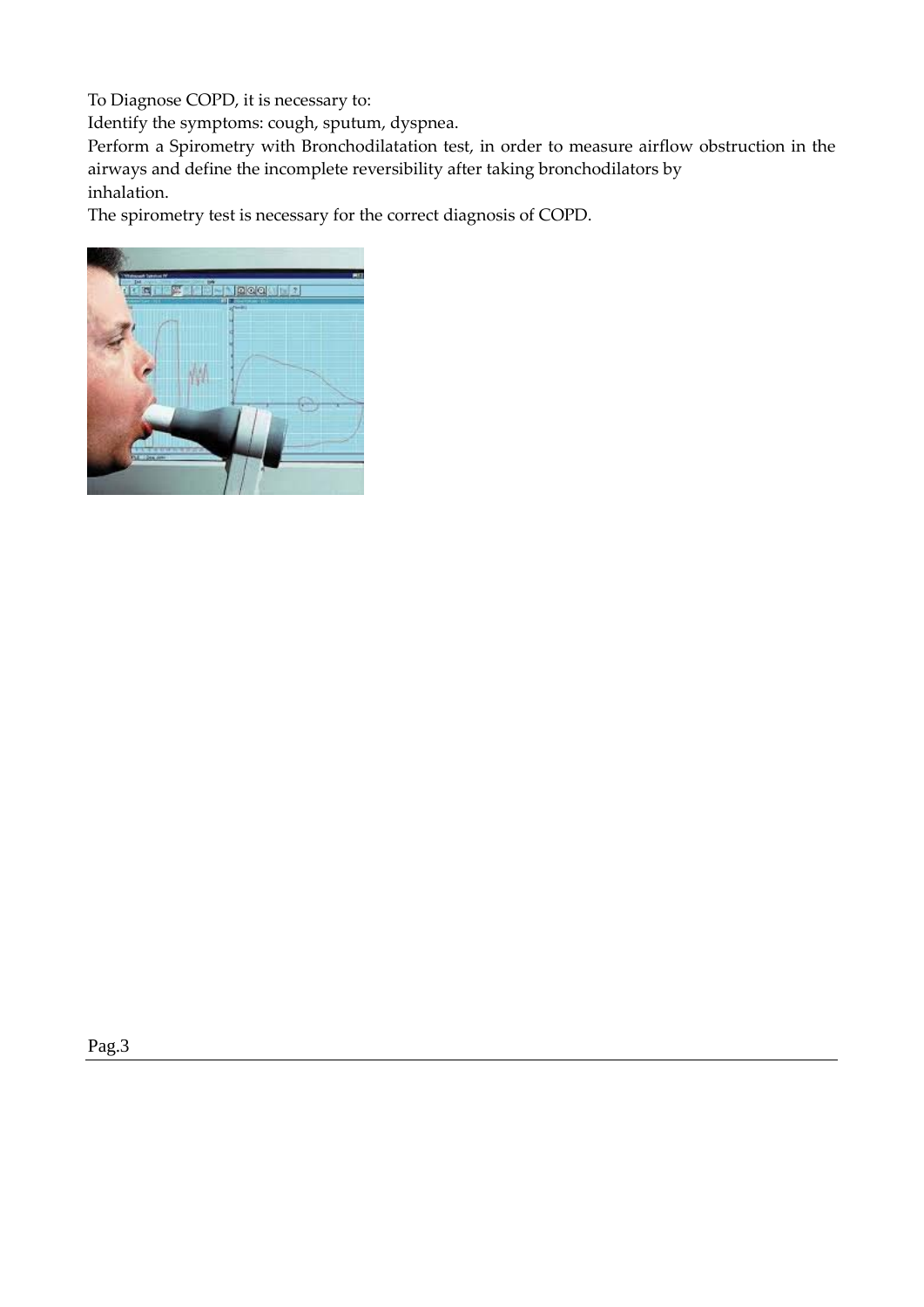In COPD, adherence to chronic inhalation therapy is required for proper control of the disease and to prevent recurrences.

Patients should be informed on the concept of chronic disease and chronic therapy.

Chronic therapy improves breathing function, quality of life, tolerance to physical exercise and dyspnea (shortness of breath during exercise).







Pag.4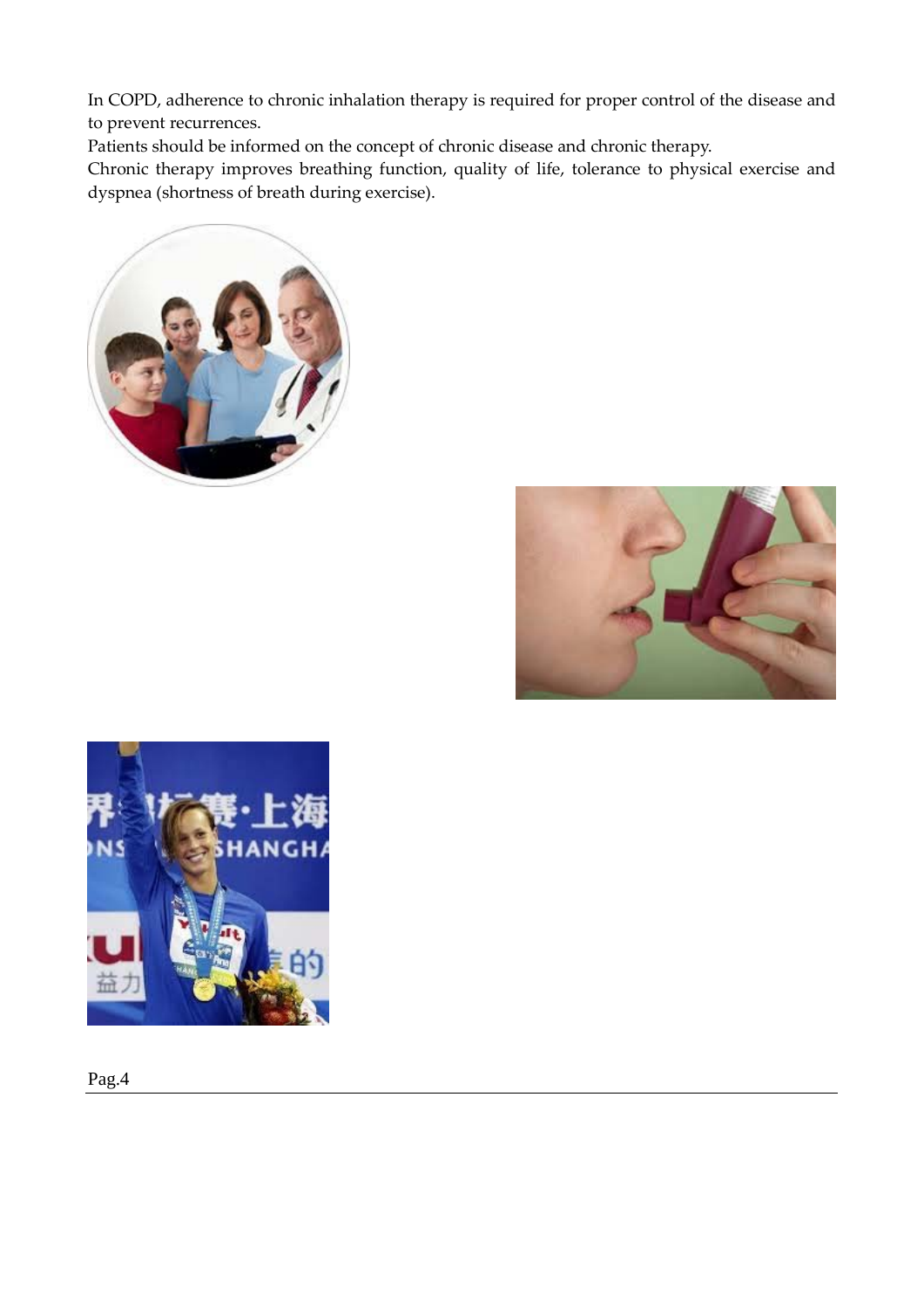In the treatment of COPD, the proper use of inhalation devices prescribed by the doctor is fundamental to obtain an effective response and improve symptoms.

Try the Inhalation Device in front of the doctor!

Accept the Inhalation Device if you consider it easy to use properly.